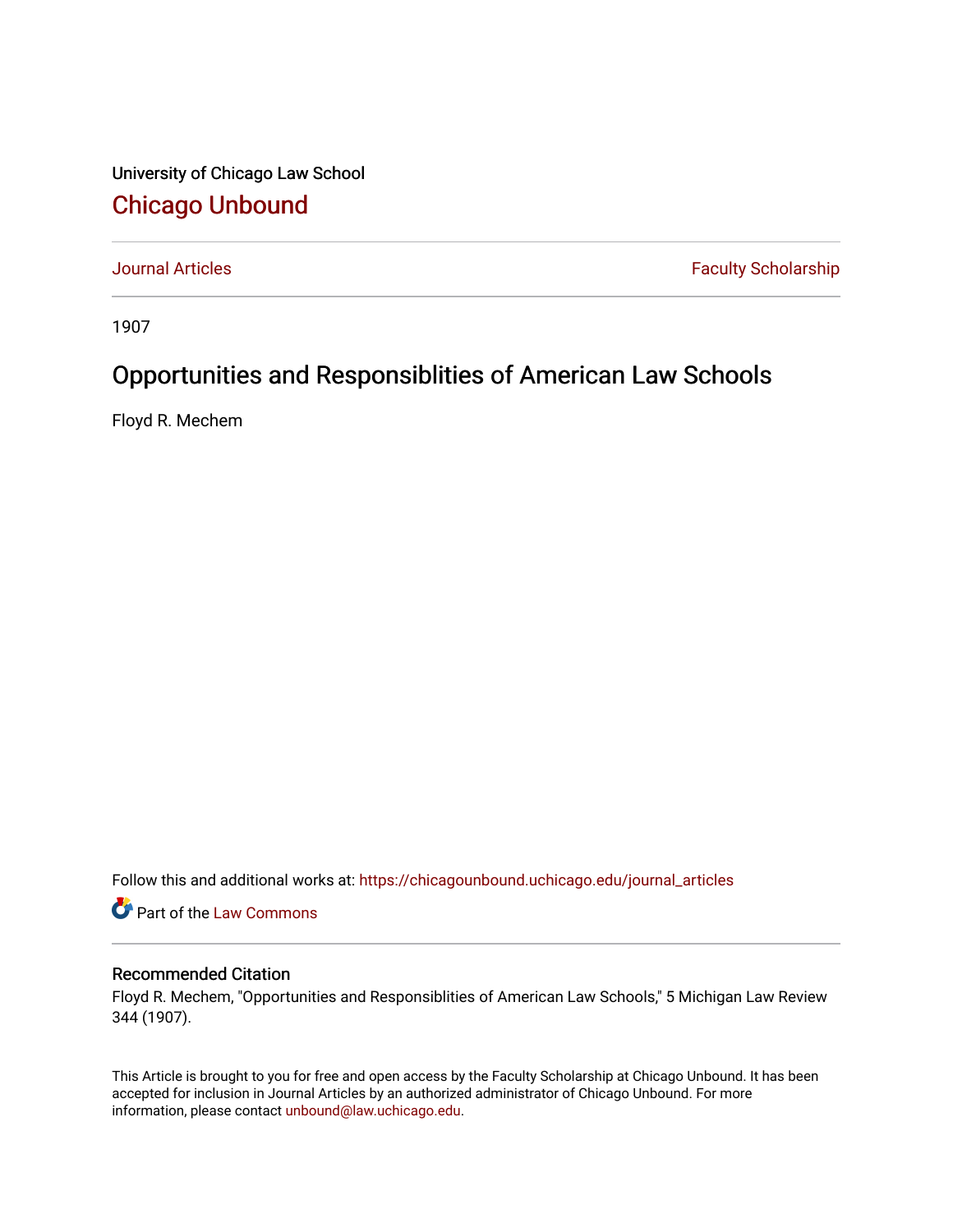## THE OPPORTUNITIES AND RESPONSIBILITIES OF AMERICAN LAW SCHOOLS.-

**W** ITH two bodies dealing in general with the subject of legal education, the Section of Legal Education and this Association, meeting annually, and with occasionally a third, the Conference of State Boards of Law Examiners, each endeavoring to present papers and arouse discussion, it is obvious that the number of new questions which anyone may hope to suggest is necessarily, small. Most of the important questions have already been discussed, many of them more than once, and anything which is now presented is likely to smack of the truism or the platitude.

The very remarkable increase, however, both in the number of -American law schools and in their attendance, suggests some questions concerning -their influence upon American law and their responsibility for its development which seem worthy of consideration.

In a government like our own; a government "of laws and not of men," the question of the influences which have the most to do with the actual growth and development of the law cannot fail to be of importance.

One does not need in such a presence as this to call attention to the pre-eminent part which the legal profession takes in the making of our laws, whether in the form of constitution, statute or judicial decision. It is doubtless true that in every constitutional convention that has ever sat the most influential members, if not a clear majority, have been lawyers. In every legislature, both state and national, the same condition exists. While in respect of the law evolved by judicial decisions, which yet remains the largest and most vital department of our law, the legal profession holds undisputed sway. The judges who decide the causes, the advocates who argue them, all are lawyers coming from a common source.

If we assume that in these various functions of law making, constitutional, legislative and judicial, the participants are actuated by some conscious motive, that they are aiming to create good government, enact wise provisions and enforce justice among men, and then consider the question of'the ideals toward which they aim, the standards of wisdom and fitness which they will seek to establish, the sentiments of justice by which they will be governed, it will be evident that the forces which play the most conspicuous

**I A** paper read **at the** annual meeting **of the Association of** American **Law Schools at St. Paul, August 28, z9o6.**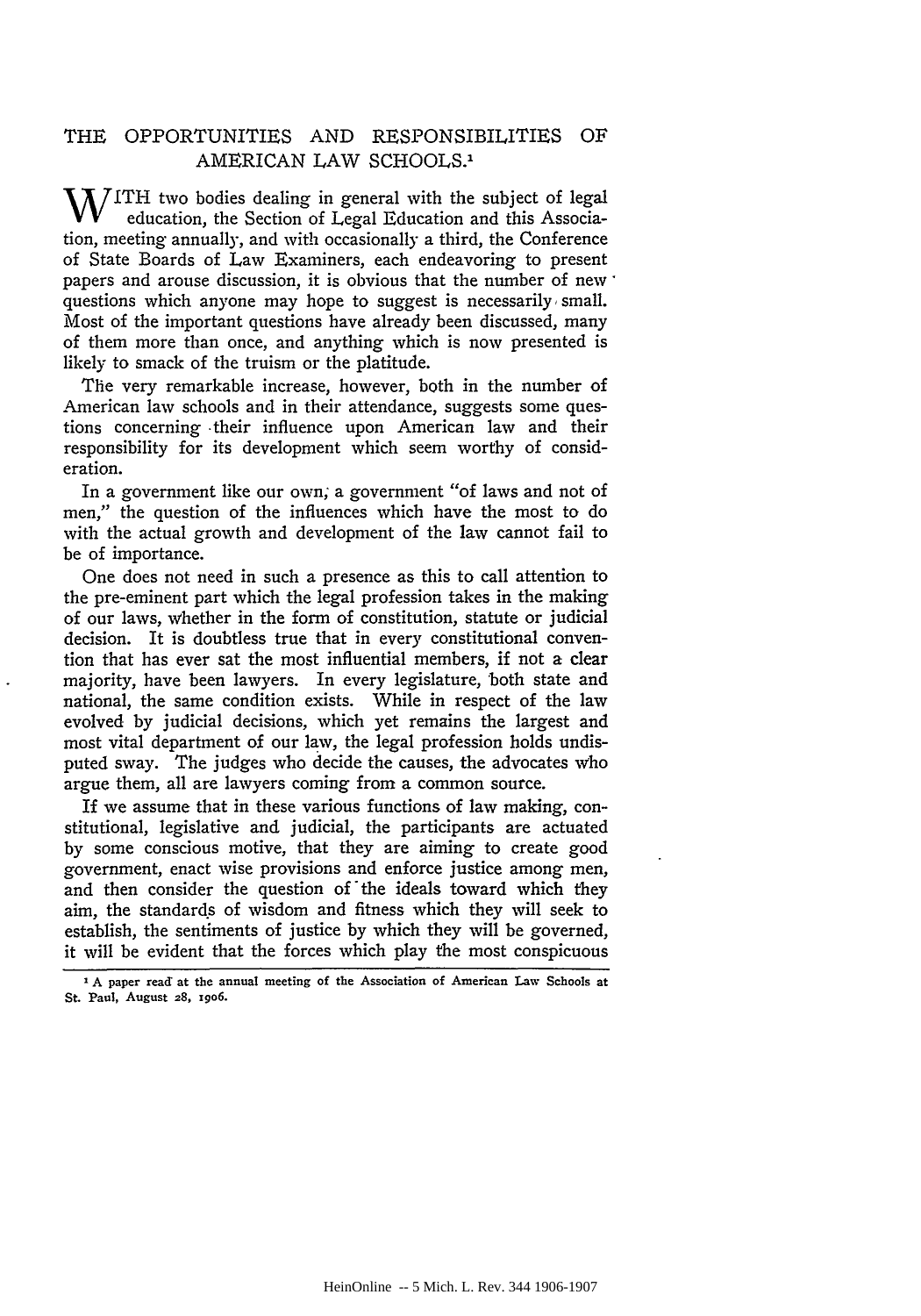part in the formation of these ideals, in the establishment of these standards and the arousing of these sentiments, must be worthy of attention. The influences which mould the lawyer are among the most potent of those which shape the welfare of the state.

In the making of the lawyer the law schools of the past have certainly taken a most important part. To estimate properly their effect we must take into consideration not only those who came directly within their walls as students, but also the vast numbers who indirectly fell beneath their influence.

Large as was the number, for example, of those who listened to regular instruction in the class room at Harvard Law School in the days of Story, Greenleaf, Parsons and Washburn, they were few compared with those whose legal learning was obtained by the constant study of those great books, the classics of our American law, which these teachers produced, a situation wholly without a parallel in any other school or any other time. Great as was the army of young men who yearly came to listen to the lectures of Judge Cooley and his associates, it was small compared with the number of those who in every part of the land were poring over his published 'books. Great as was the fame and influence of Judge Story and Judge Cooley and Chancellor Kent as judges, everyone will agree with me in saying that their reputation rests vastly more upon the books which they wrote as law teachers than upon the opinions they pronounced as judges. No judge who has lived in this country, or any other, not even Marshall, has had so large and so direct an influence upon the immediate training of the Bar as these men have had as teachers and writers. Professor Gould and Professor Pomeroy are entitled to be included with them.

In this respect, that is, of teaching through the general treatises issued from them, the influence of the law schools has almost entirely passed away. Very little of such work is now being done in them, nor is there any indication that it is likely to be revived. Methods and conditions have changed, and new times and new manners have taken their places.

Great, however, as was thus the influence of the law school of the past, the law school of the future is destined to have a greater, though operating in a different way.

Everywhere, as the result of a variety of causes,—the increase in number of the schools, the improvement in their equipment and methods of teaching, the new requirements for admission to the Bar demanding better preparation,—the proportion of the young men coming to the Bar, who are getting their preparation in the law schools, is constantly increasing and will continue to grow.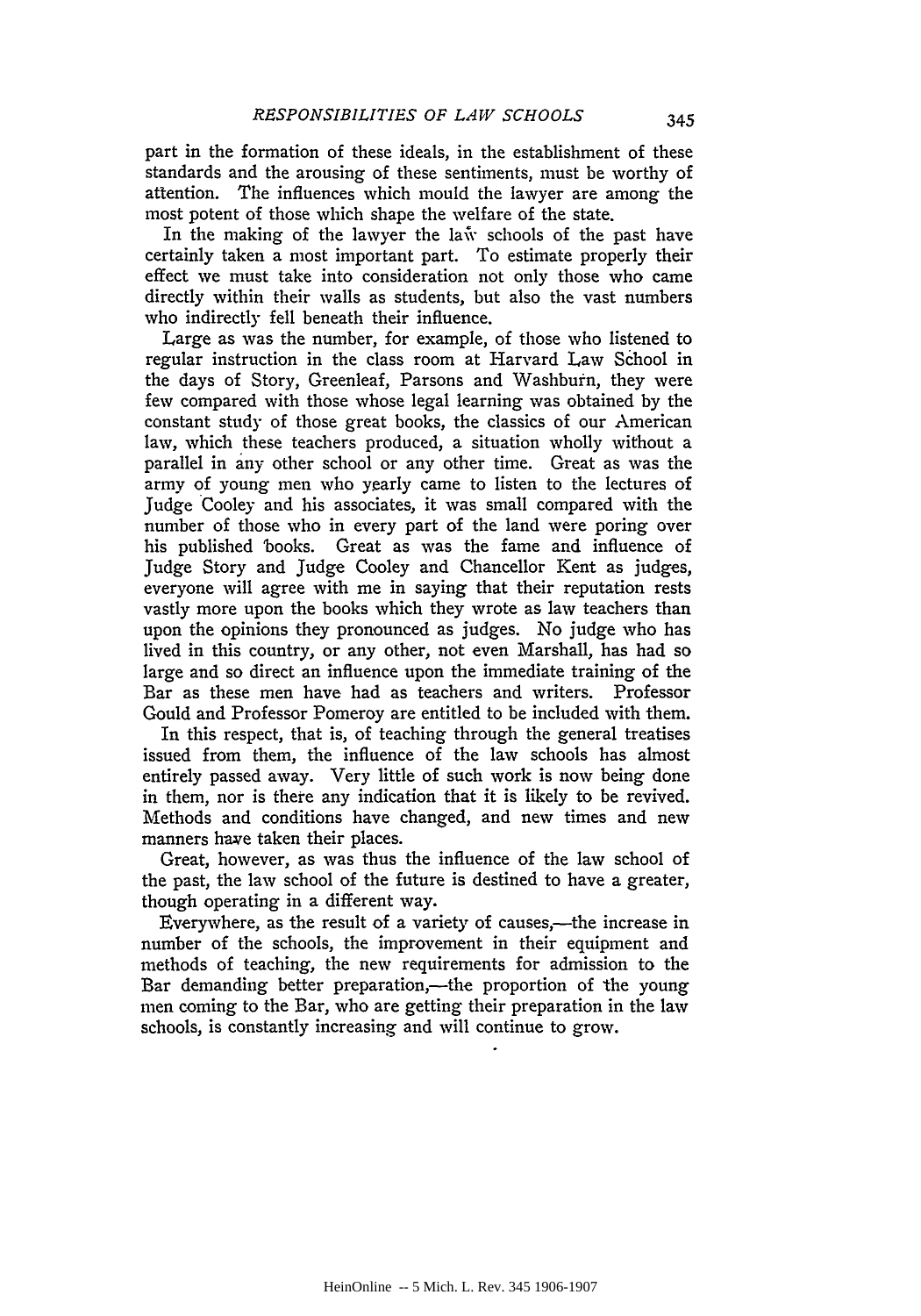When I was admitted to the Bar, now more than a quarter of a century ago, and the older members here will tell the same story, there were more young men studying law in the law offices than in the law schools. The time has now come when a law student in a busy office is an anachronism, and he will soon be a curiosity. The direct and immediate influence of the law schools was never so great as it is now.

The indirect influence of the law school of the present is also marked, especially in its effect upon the standards prevailing at the Bar examinations. In the first place, the changes in the law, which are so largely doing away with the old time local examination by ephemeral committees and substituting state boards with their improved methods, have quite largely been the result of the influences and demands of the law schools. And in the second place the standards and methods prevailing in the law schools have had a marked effect upon the standards set by the state boards. In many instances, and in a growing degree, the members of these boards are law school graduates (in some cases law school teachers) in sympathy with the aims and. standards of the schools, and they thereby become excellent advocates of progress and reform. Both directly and indirectly, therefore, the law school has come to be the chief factor in the education of the Bar.

What does all this mean for the future of the American law school? In the first place, it means an enlarged demand for men and equipment, and for better men and better equipment. If the work is to be properly done, there must be trained men to do it; they must be supplied in such numbers that they can adequately perform it; they must be given such compensation and such opportunities that men of the best ability can be induced to devote themselves unreservedly to the work of teaching, and there must be such equipment of buildings and libraries that the facilities will be found at hand to do the work properly.

It means, in the second place, an enormous opportunity. Contemplate for a moment what it means to be able to train the men who directly and indirectly are to exercise the most potent influence over the growth and development of our law. We have in this country today, I suppose, considerably over one hundred law schools with something like fourteen thousand students. Think what it would mean if the thirty-five hundred or so of young men who now go out yearly from these law schools to every town and city in the land could go with not only the best possible training in the law, but with the highest possible ideals as to its duties and responsibilities and the strongest possible ambition for its improve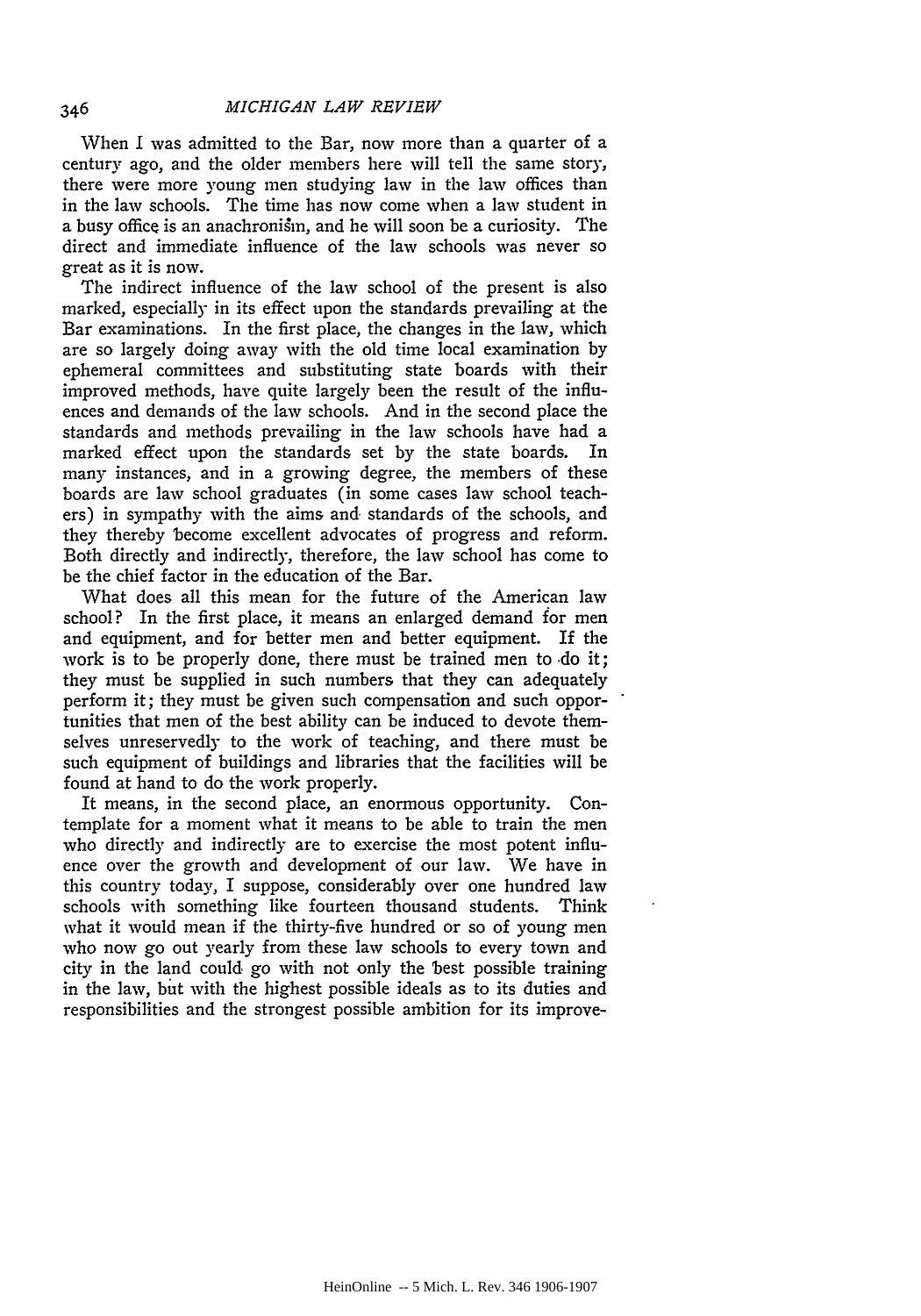ment and advancement. I wonder if we fully realize what this practical monopoly of the law teaching means? And especially what it means to this Association? It means, of course, that this Association, made up of the most important and influential law schools in the country, has substantial control of the business. It means that, if this Association improves its opportunity and does its duty, whatever is best in standards of admission, methods of instruction, order and contents of curricula may be established. What has already been accomplished in the way of requiring a three years course is a fair example of the possibilities.

It is, of course, true that the law faculties do not hold the purse. But it is also true that, practically everywhere, the managing boards or bodies of our law schools have been quick to respond to every well considered proposal for the raising of standards and improvement in the quality of the work. In some cases they have actually taken the initiative and insisted that dormant faculties should awake and move.

It means also an enormous responsibility. Responsibility is usually commensurate with opportunity, and this case is no exception. If the law schools are to train the lawyers of the future, they must themselves be equal to the task. They must be filled with legal learning, and the capacity and fitness to impart it.

Our law schools must, of course, be first and always the places wherein the best legal teaching is to be found—teaching that shall be serious, thorough and effective. Whatever is best in methods must here be found, though methods are only the means and not the end. As "life is more than meat and the body more than raiment," so the end to be attained is here of more importance than the method by which we reach it. The end is to arouse the student's interest and enthusiasm, to teach him how to think and how to reason in a legal way, to ground him in the great principles of the law, to teach him how to use the tools of his profession and to inspire him with a love of justice and a sense of honor that will make him a worthy member of a learned and honorable profession.

I think we are inclined in these days to say too much about methods and to convey the impression that some of us think we have a sort of patent upon the only right way, and that if the student will only pursue our method he will have a guaranty of success. I have no hesitation in saying that after a considerable experience with many methods I believe that, under the right circumstances and conditions, the careful study of decided cases is best calculated to attain the ends we seek. But I realize fully that men can be well trained by other methods, and I firmly believe that the man is more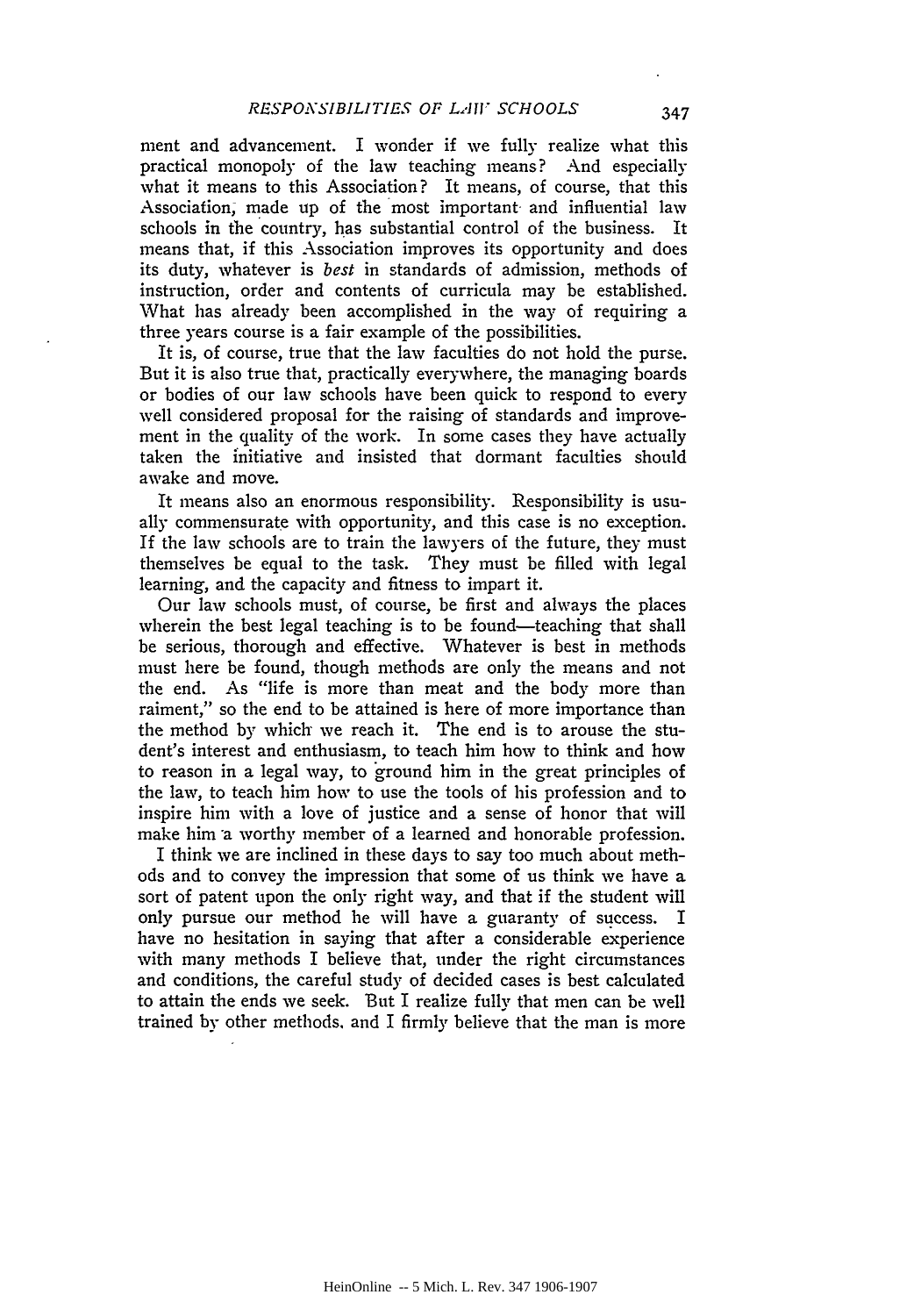than the method. Professor Dwight was a great teacher under one method, Professor Langdell under another and Judge Cooley under still another. Give us, then, men and teachers in our law schools and the methods will take care of themselves.

I think, moreover, that we shall make a mistake if we put into our law schools too many men as teachers who have had no practical experience at the Bar. It is, of course, true that the mere fact that one is a good or even a great lawyer or judge gives no assurance that he will be a good teacher, but on the other hand I believe that, in the main, no man can be really the best teacher of the law who has had no experience in practice. Law is so distinctively a practical science, it exists so necessarily for purely practical ends, so many elements enter into its operation and effect beside pure theory or clear logic, that some experience with its practical side seems to me to be essential not only to its fullest comprehension, but also to the most sympathetic and helpful attitude toward the needs and problems of those who are to practice it. Law, as it looks to the theorist in his study and law as it looks to the lawyer in consultation or the court room, are often radically different things. One of the greatest advantages of the so-called case system is, in my judgment, to be found here, that student and teacher alike are facing practical problems so far as one who lives simply in the experience of others can do so. It is, moreover, essential that the law schools shall keep in touch with the Bar. They must command its respect, inspire its confidence and receive its support. An occasional infusion of new blood, drawn from the active ranks of the profession, not only helps to accomplish this, but also serves to prevent a whole faculty from becoming too doctrinaire in its habits and tendencies of thought.

But there is another side to the law school than its purely teaching activity.

The law schools of this country must be the places wherein the most original and most scholarly legal investigation is carried on. The law teacher has, upon the whole, the best opportunity for this work. The practicing lawyer has usually neither the time nor the facilities for making an exhaustive study of his case. His view is a partisan one and his object is to succeed in one side of a particular cause. The judge upon the Bench has the advantage, usually, of a wide experience, and the opportunity to hear the case discussed by able counsel. He enjoys also the very important advantage of being able to see how the rule which he adopts will operate when applied to the actual affairs of men, and how it will fit into the general system of the law. As a rule, however, he does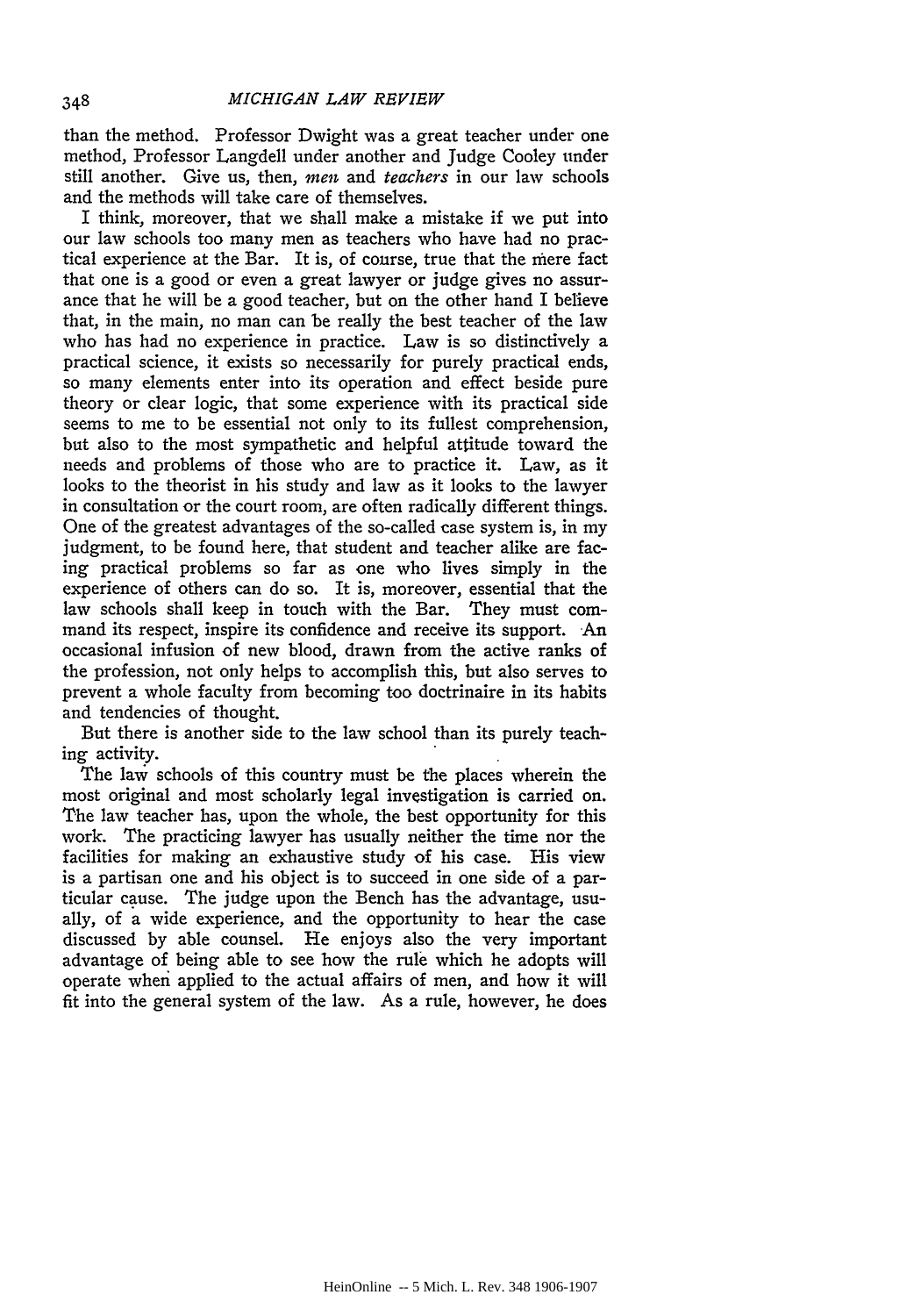not have time enough for the most thorough investigation of the matter, and especially does he lack the time or opportunity to study the whole of the field in which the particular question lies. He gets an intensive view of a small area rather than a comprehensive view of the whole field.

The law teacher, on the other hand, has, in the better schools at any rate, time to make himself a master of some particular subject, he has unsurpassed library facilities, he has the advantage of consultation with his colleagues who are also experts in cognate fields and he has the opportunity of hearing the discussions and answering the objections of successive classes of bright students whose arguments in many cases, as those who hear me will bear witness, would do credit to the older members of the Bar. He misses the keen interest of the advocate, he does not see the situation of the client, and, unlike the judge, he does not see so clearly how the rules which he evolves will operate in their actual application to a given controversy. But, on the whole, as has been said, he is doubtless in the best situation to make a leisurely, careful, exhaustive study of legal questions.

With the enormous growth in bulk of our law, with the increasing output of reports, with the constantly increasing number of new questions caused by the wonderful changes in our social and economic conditions, there is a constant and increasing demand that some competent persons shall sift and analyze and restate the principles of law which are being applied. $\circ$  Nowhere else can this be so intelligently and thoroughly done as by the law teachers of the country. Into the law schools, as into great laboratories, all these new ideas in law should come to be tested, compared, analyzed and reported upon. From these laboratories there should be constantly coming forth the reports of the tests and experiments which have been made upon them. Nothing can be more valuable than critical and exhaustive articles, monographs and the like, upon such special questions in the law, giving the result of intelligent research and competent analysis.

The day of the great treatises upon the larger branches of the law is passing by. The amount of time and labor required for their adequate production has become so great that few competent persons can be induced to undertake them. A thoroughly trained worker, moreover, toiling single-handed cannot compete with the machine-made books which now so much abound. Occasionally there will be a great work, the *magnum opus* of a life-time, like Professor Wigmore's recent treatise upon evidence, but the best work of the future is likely to be found in the articles and mono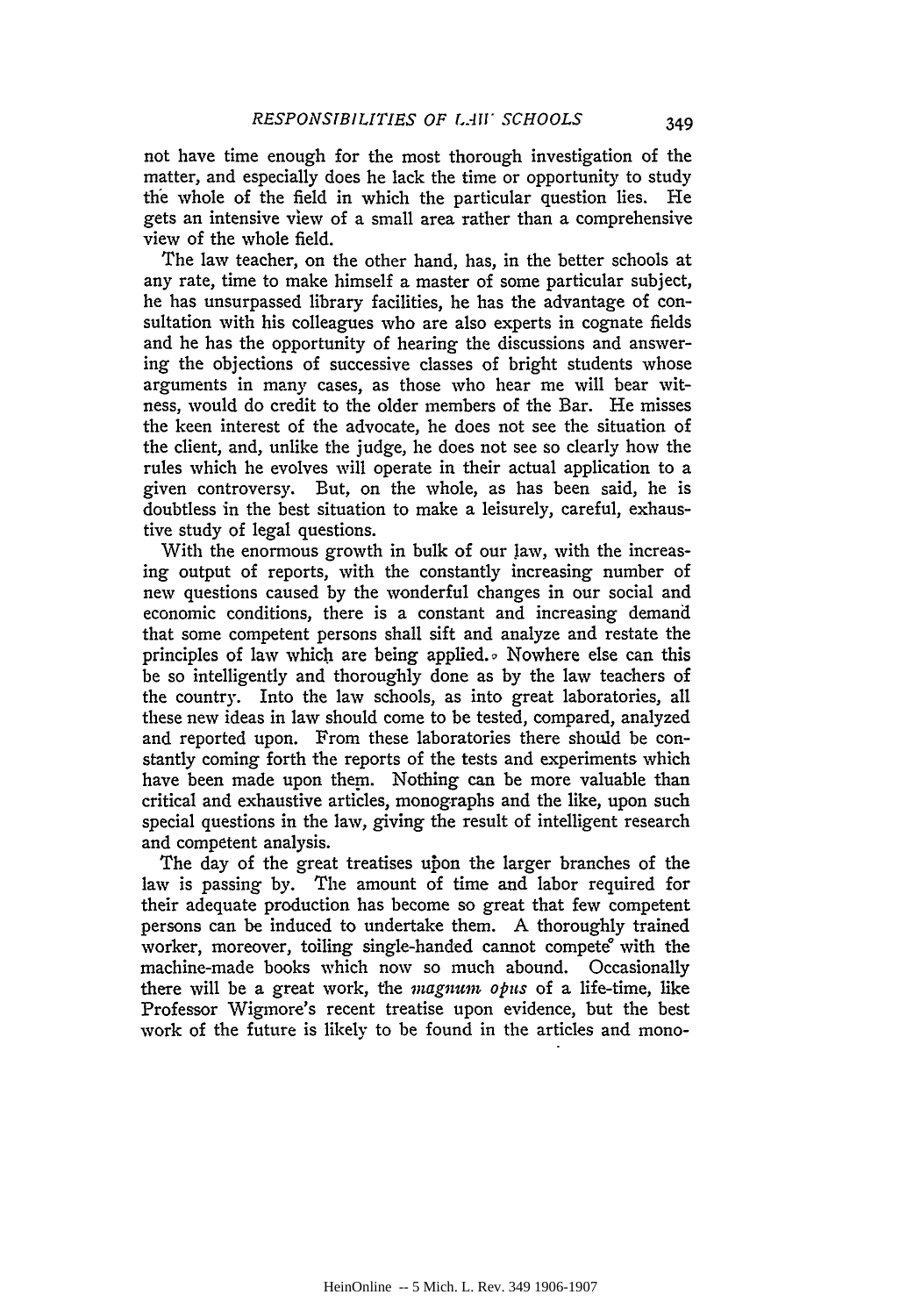graphs of the experts. Already a good beginning has been made in this direction. The better law journals of the country, and especially those connected with the great law schools, are presenting an increasing number of thoughtful, exhaustive studies of important questions.

**A** great deal remains to be done in the way of the development of legal history. Much very noteworthy work has already been done in American law schools, but much more remains to be done. Nowhere else is there likely to be found either the temper, the time or the facilities for this important work, and the law schools of the country, in my judgment, will fail of their high duty if they do not undertake it.

From the law schools, too, must come the development of the scientific side of our law. Nothing in my judgment can be of greater interest and importance than the careful study into the nature of law, the analysis of legal ideas and the correlation and comparison of legal rules. If our law is ever to be more than an endless series of isolated instances, a chaos tempered by a digest, this work of analysis and synthesis must be forever going on. In this field the English teachers of law have thus far held almost undisputed possession, and their books are among the treasures of our legal literature. The field, however, is. a great one, and from our law schools must come the American Austin, Holland and Salmond.

Opportunities to serye the state ought also to come to the law teacher in the way of suggesting needed changes or new enactments in legislation, drafting bills, serving upon commissions to revise the laws and the like. If our law is ever to be successfully codified, either in whole or in part, the work cannot fall into more competent or more willing hands than those of our law teachers. Already signal illustrations of this are found in the work of Professor Williston, and more is fortunately in sight.

Opportunity to serve as occasional legal adviser to state officers or public bodies should also come to the law teacher, especially in state universities. What could; be more useful or more fitting than that in our law schools should be found a body of men, competent, trained, impartial and honorable, ready and willing to give their aid and counsel in the formation and settlement of public questiong having a legal aspect? Instances are numerous in recent years where other faculties of the universities have rendered very distinguished and valuable service to the state-a conspicuous one has just occurred in Michigan. Why should not our law faculties do the same?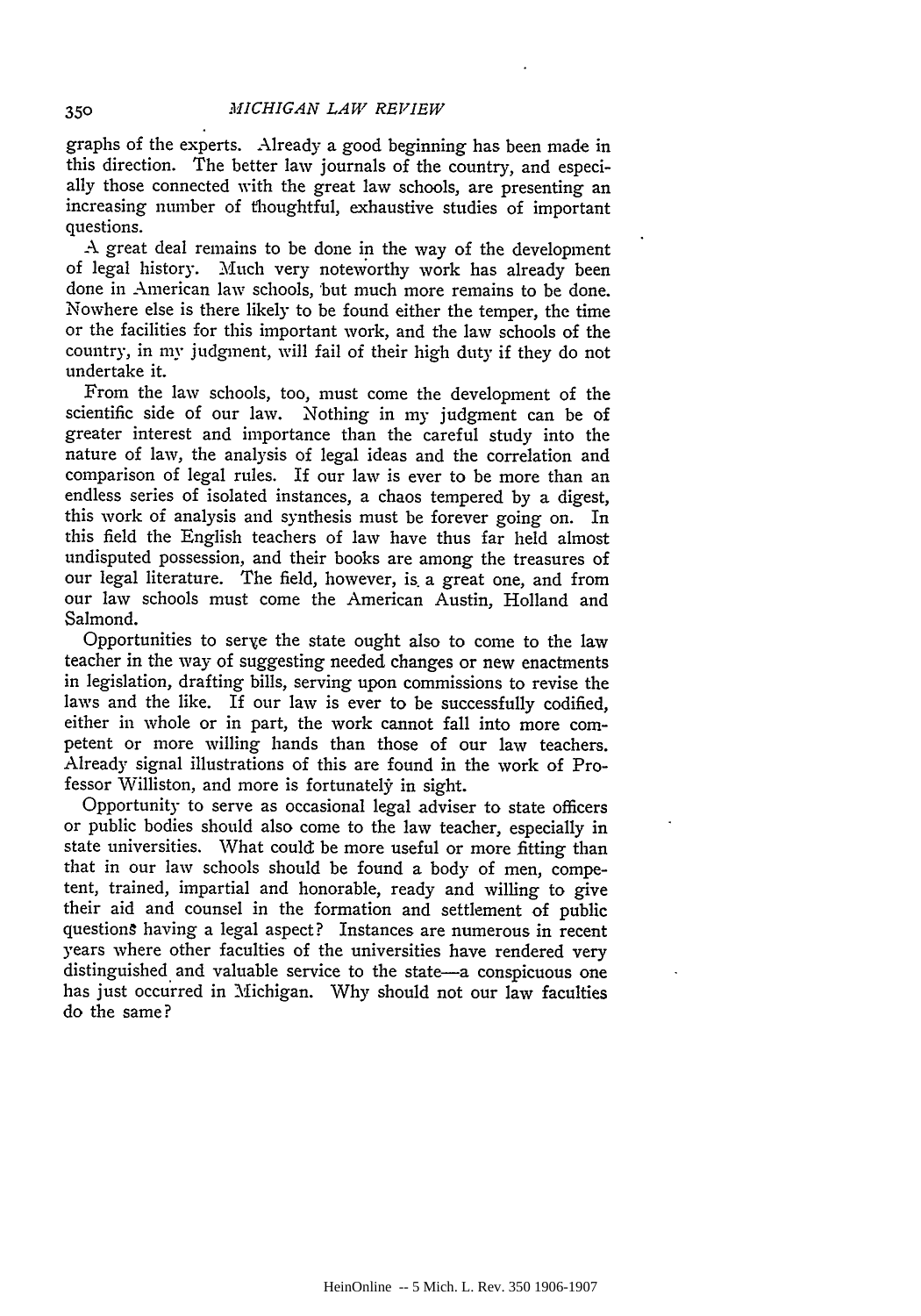But in addition to the purely legal side of the question, there is another aspect of great significance and importance upon which I wish to touch. I mean the opportunity and responsibility of our law schools in developing the ethical side of the law and the profession.

It has been said that a lawyer has no more need to concern himself with moral questions than any other man; and sharp distinctions are insisted upon in many quarters between morality and law. I do not admit the first proposition, though it is entirely unnecessary to discuss it now. There are, of course, a great many rules of law which involve no moral question. Whether a seal shall be of wax or paper or a mere scrawl of the pen; whether one shall turn to the right, as with us, or to the left, as in England, upon meeting on the highway; whether the time for giving notice of dishonor of negotiable paper shall **be** twenty-four hours or forty-eight, all these and countless others involve no moral issue. We need some rule in order to get on, and any one of several will often do so long as we all know what it is and abide by it.

But on the other hand there are many questions, and they are the questions which most directly and vitally concern our lives and welfare, which do involve a moral element. All the questions of fraud, of good faith, of *bona fide* holder, of fiduciary relationship, of trusts, of "unfair competition," a large portion of the ordinary jurisdiction of courts of equity, many questions of torts and negligence and contracts, have a moral foundation and play a very important part not only in determining actual controversies, but also in forming the general moral standards of the community. Law is the official moral code of the community. It is the organized and manifest expression of the public sense of justice. It endeavors to establish and enforce what is believed to be the highest practical, workable, livable, ethical code.

If it be true, as I believe, that the present is seeing and that the future will witness in a still more marked degree the disappearance of many of the old sanctions, the breaking up of many of the old codes of belief, the shifting of much of the old emphasis; if it be true, as is often asserted, that the church is losing its hold upon men and that new forces are not arising to take its place, then the ethical code embodied in the law is likely to become more and more important. Here is something having authority. Here are definite and ascertainable sanctions. Here is a code which men must recognize and obey. Other standards may decay; this is living, active and potent. As others lose their influence and importance, this is certain to grow in significance and interest. Here is the standard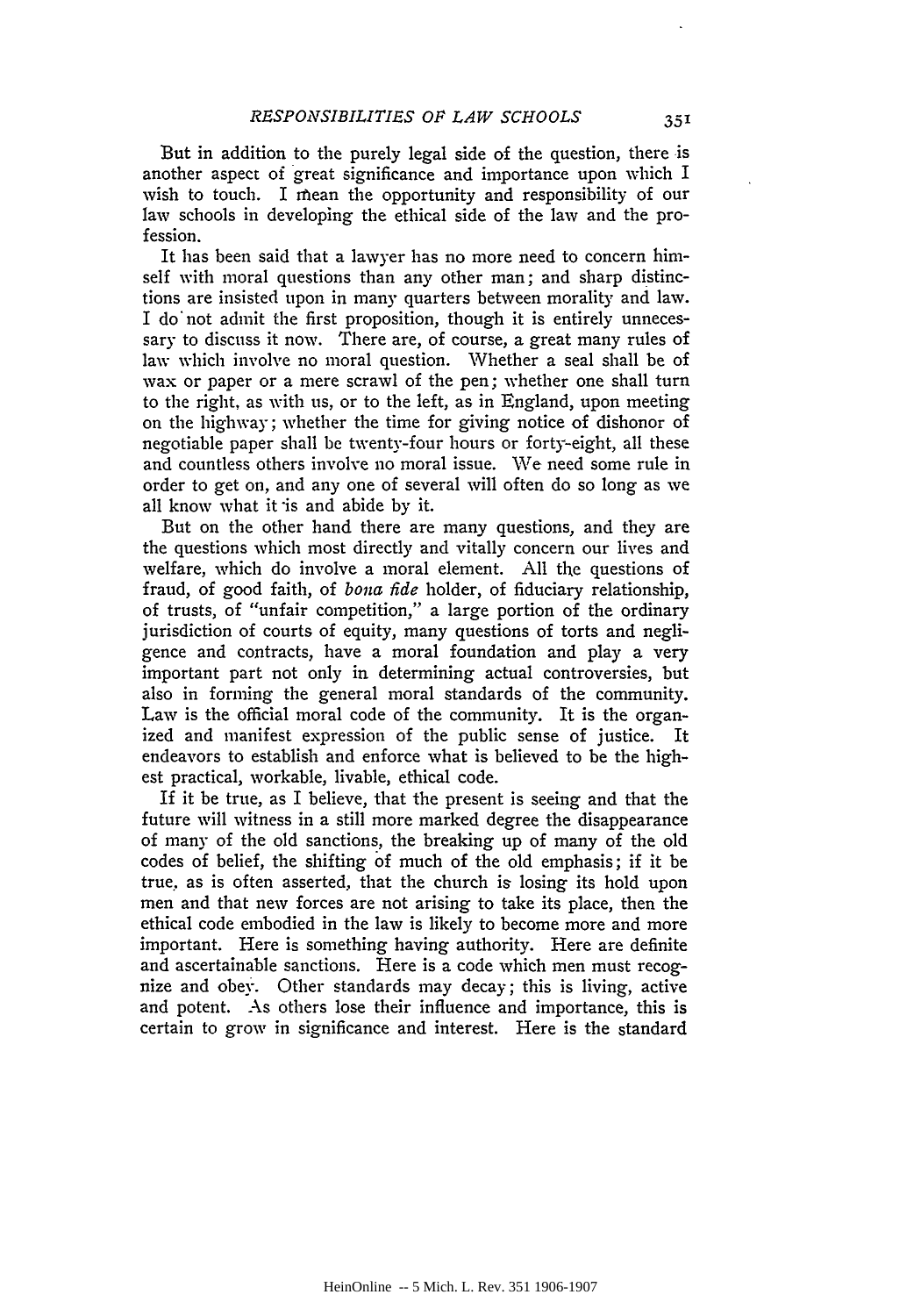to which men must not only conform their conduct, but by which they may shape their ideals. It is of supreme importance that it be made as perfect as is possible.

Moreover, as society gets more and more complex, as population gets denser, as the competitions of life become fiercer, as the schemes, of which the air is full, for the improvement of social and economic conditions are urged for legal enforcement, new questions and new problems will constantly present themselves, and the imperative necessity for the formation and maintenance of sound and sane views **by** the Bench and .Bar upon all of these moral and economic questions is certain to become more and more obvious. Where are these views to be developed and worked out? Nowhere else than in the American law schools.

I, of course, do not mean to say that the law school shall be turned into a Sunday school, but I do mean to say that in the law school class rooms these lego-ethical problems must be discussed and worked out, and the plastic minds of the youth who frequent these schools must be moulded to just and equitable convictions, and through them, as they join the active ranks of the Bench and Bar, must flow a constant stream of inspiration and enlightenment to keep pure and fresh the fountains of our law.

If it be objected that this is matter for a college course in ethics and not for a law school class room, I reply, first, that, even were the subject matter the same, all students do not get such work in college and that the college teacher has other ends in view; but, secondly and chiefly, that the objection shows an entire misapprehension of the point I seek to make. I do not mean that we shall merely teach ethics, but I do insist that ethical considerations are so involved in many of our most important and most pressing legal problems that we cannot separate them if we would, and that our duty is so to frame our teaching as not only to make our actual law conform as nearly as possible to right ethical standards, but also to enable it to guide the people **by** its precepts as well as to deter them **by** its penalities.

The ethics of the profession must also look to the law school for their inspiration and support. Surely no duty of the law school can be greater than this. It has within its halls the Bench and Bar of the future. They are there at their most plastic and impressionable age. At no period in their lives can right standards and right ideals be more certainly created. During this period must be sown the seeds which shall bear a harvest in after life. The reputation of'the school may also be made to serve a useful purpose in this particular. To a pride in their profession and its require